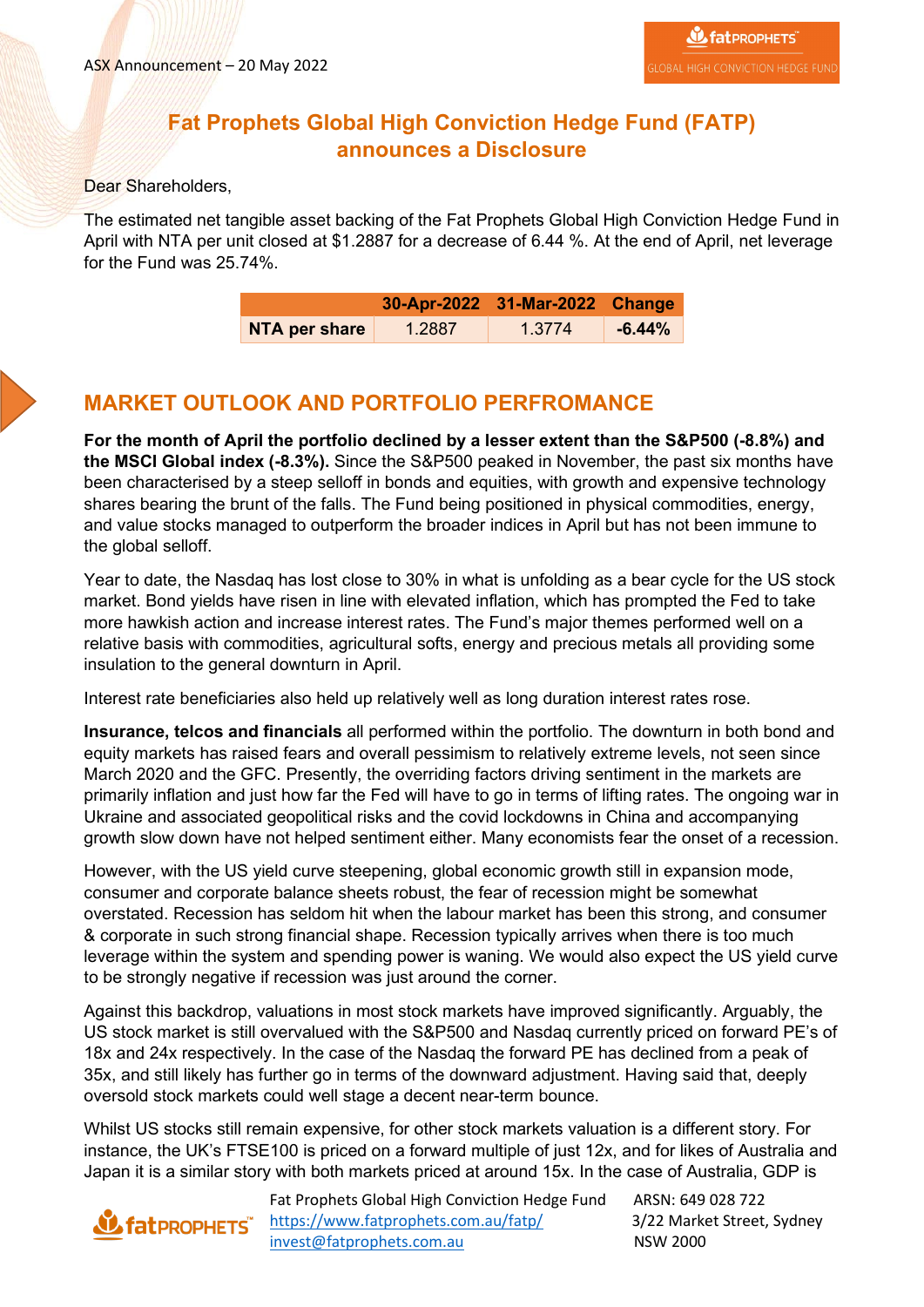#### ASX Announcement – 20 May 2022

expected to grow at 4.5% over the coming year, so we continue to see less downside risk for value concentric stock markets. With the recent decline, arguably these stock markets now have a favorable risk/reward skew. We believe the relative outperformance of Japan, UK and Australia versus the US is likely to persist for some time as US markets face the bigger recalibration to higher interest rates. The Fund continues to be overweight equities in cheaper stock markets and maintains a bias towards value equities and commodities.

Whilst we have yet to see the hallmarks of "peak capitulation" the current US market cannot be too far away from an important near-term low, but the catalyst for a rebound remains elusive and not obvious. The recent April CPI is still elevated in the US; however our **key takeaway is that peak inflation fear might now be in.** Markets today have priced in much downside risk. Interest rises have been already widely discounted in equity markets as has the war in Ukraine, however one concern is the ongoing lockdowns in China and the associated risks to slowing growth in what is the world's second largest economy.

One potential positive catalyst, especially for the mining and energy centric Australian and UK equity markets could be a China reopening. China's covid infection curve has been trending down since April with the lockdown measures being quite effective.

China's top epidemiologist asserted recently that the country shall "not pursue prolonged dynamic zeroing in the long run but instead shall adapt to reopening to bring social and economic development back to normalcy". The policies don't make a lot of sense, but China is also on a timeline given mounting domestic economic pressures. A lifting of the restrictions would have positive implications for the global economy, commodity markets and ease the supply constraints that have wreaked havoc around the world that has fueled inflationary pressures.



Figure 1: Mainland China: Total daily new infection case forecasts (Including symptomatic & asymptomatic)

Number of people

*\* Past performance is not a reliable indicator of future performance*

On this front, we note that President Biden who is sagging in the opinion polls because of rising living costs, recently had a cabinet meeting to consider lifting the tariffs imposed on Chinese goods. **A cynic would almost argue that China has persisted with their lockdown measures to exacerbate supply chain constraints** t**hat in turn has elevated inflation in the developed world – and the US in particular.** China itself has had very low inflation, much less severe than in

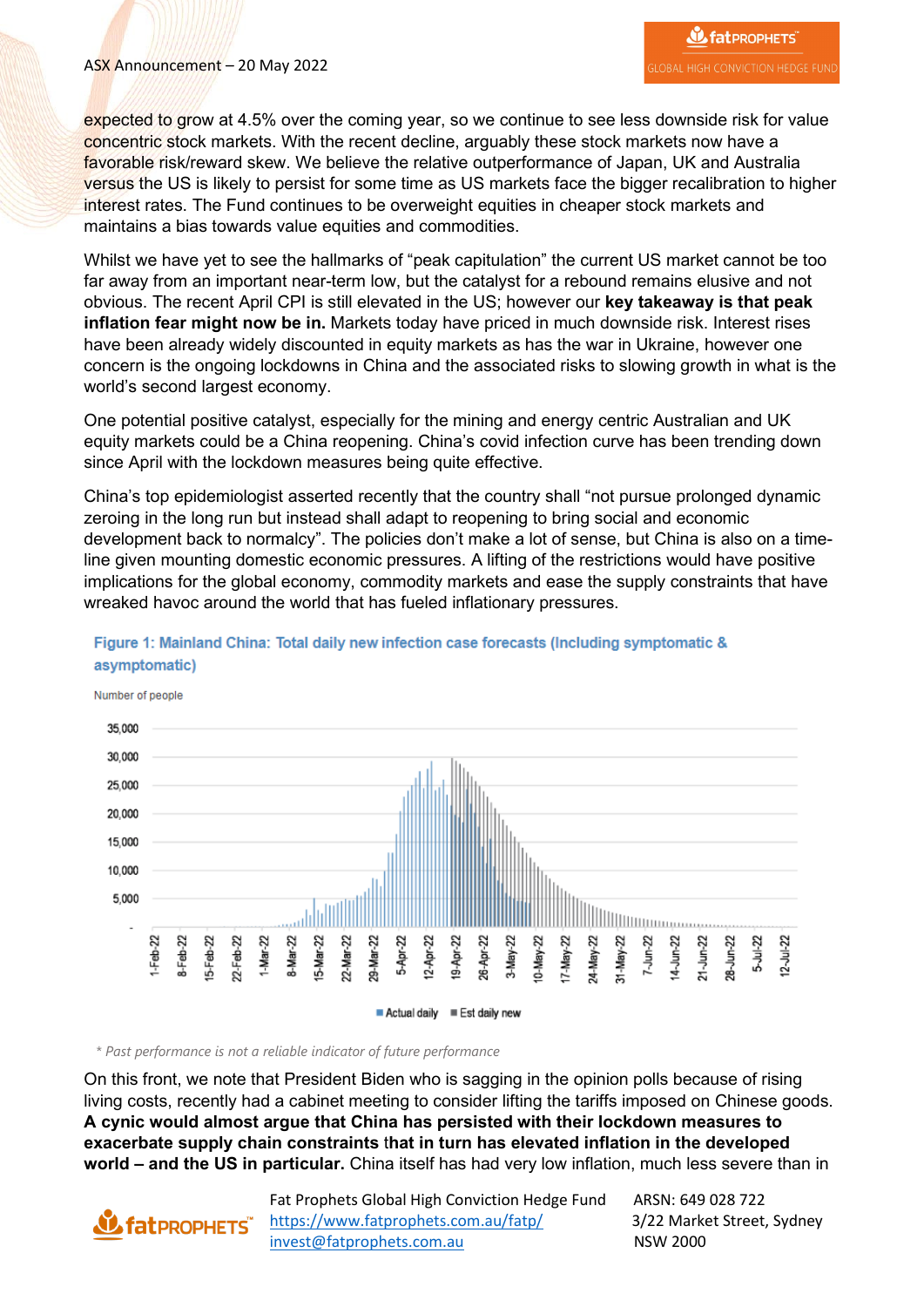the Western world. However, a pivot here from China to reopen earlier could be one potential circuit breaker for equity markets. Another would be a topping out of inflation and inflation expectations, that would likely elicit a softening at the Fed.

During the month of April, we disposed our holdings in **Netflix** after the company reported a dramatic slowdown in subscriber growth numbers. We added crop protection company **Nufarm t**o the portfolio, given our favourable outlook for soft agricultural commodity prices and the cyclical leverage in the share price. Nufarm is well positioned to benefit from the rising cost of food production. We added to our holdings in online cosmetic company Adore Beauty on valuation grounds – the shares are down nearly 80% from the IPO price of less than two years ago.

# **KEY METRICS Gross Assets Gearing**

## **POSITIVE ATTRIBUTIONS**

The largest positive attribution in April was derived from resource exposure, including coal (**Whitehaven**) and energy (**Inpex**) which benefited from a sharp rise in commodity prices. **Amcor** was rerated after delivering a strong financial result and demonstrating cost control and pricing power. **QBE Insurance** benefited from stronger earnings guidance and buoyant premiums conditions along with rising bond yields. Food industry exposure (**BFC**) also contributed.



# **NEGATIVE ATTRIBUTIONS**



The largest negative attribution in April was attributable to **Netflix** which was derated by the market after missing consensus estimates. The read across from Netflix also derated **Disney**, which subsequently reported strong sub numbers. The position was quickly exited. Falling uranium prices impact **Sprott Physical Uranium Trust. Domino's Pizza** was caught up in the global selldown of growth stocks, as was **Sony Corp**.

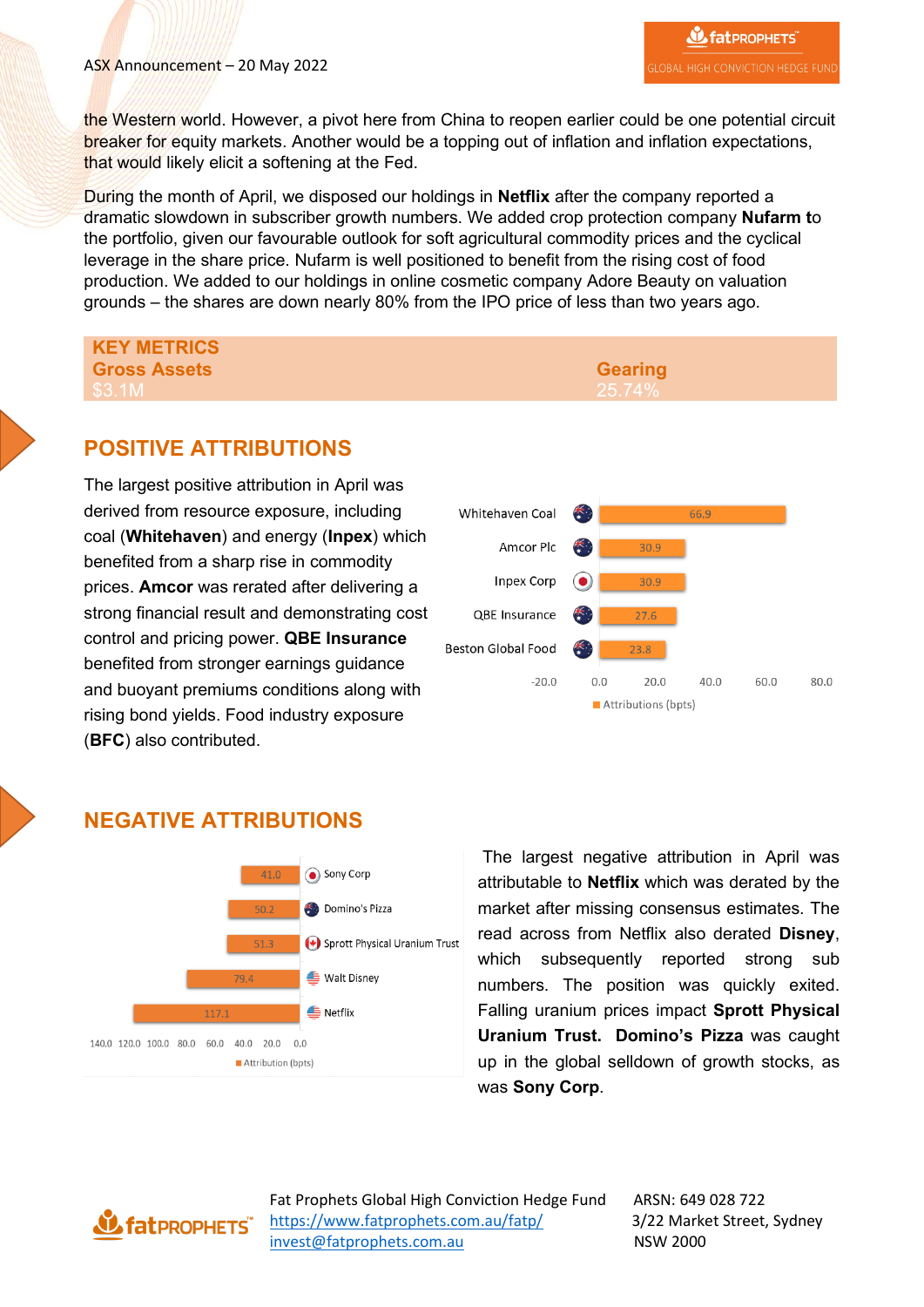# **TOP 10 HOLDINGS**

|                             | <b>Top 10 Holdings</b>                                    | <b>Country</b>                     | <b>30 April 2022</b>                                     |                            |
|-----------------------------|-----------------------------------------------------------|------------------------------------|----------------------------------------------------------|----------------------------|
|                             | <b>Collins Food</b>                                       | <b>Australia</b>                   | 6.50%                                                    |                            |
|                             | <b>Inpex Cor</b>                                          | Japan                              | 4.32%                                                    |                            |
|                             | <b>BHP Billiton</b>                                       | <b>Australia</b>                   | 4.13%                                                    |                            |
|                             | <b>Invesco DB Agricultural ETF</b>                        | <b>United States</b>               | 3.72%                                                    |                            |
|                             | <b>Sprott Physical Uranium ETF</b>                        | Canada                             | 3.62%                                                    |                            |
|                             | <b>Whitehevan Coal</b>                                    | Australia                          | 3.47%                                                    |                            |
|                             | <b>Telstra</b>                                            | Australia                          | 3.37%                                                    |                            |
|                             | <b>QBE Insurance</b>                                      | Australia                          | 3.37%                                                    |                            |
|                             | <b>Nintendo</b>                                           | Japan                              | 3.30%                                                    |                            |
|                             | <b>Walt Disney</b>                                        | <b>United States</b>               | 2.85%                                                    |                            |
| <b>DLLINS FOODS LIMITED</b> | 心<br><b>BHP</b><br>INPEX<br>Invesco                       | <b>Sprott</b><br>WHITEHAVEN        | A<br><b>TELSTRA</b><br>(Nintendo)<br>QBE                 | DISNEP                     |
| ASX:<br><b>CKF</b>          | <b>NYSE:</b><br>TYO:<br>ASX:<br>1605<br><b>BHP</b><br>DBA | TSE:<br>ASX:<br><b>WHC</b><br>U.Un | TYO:<br>ASX:<br>ASX:<br><b>TLS</b><br><b>QBE</b><br>7974 | <b>NYSE:</b><br><b>DIS</b> |



#### Angus Geddes Chief Investment Officer **Fat Prophets Global High Conviction Hedge Fund**